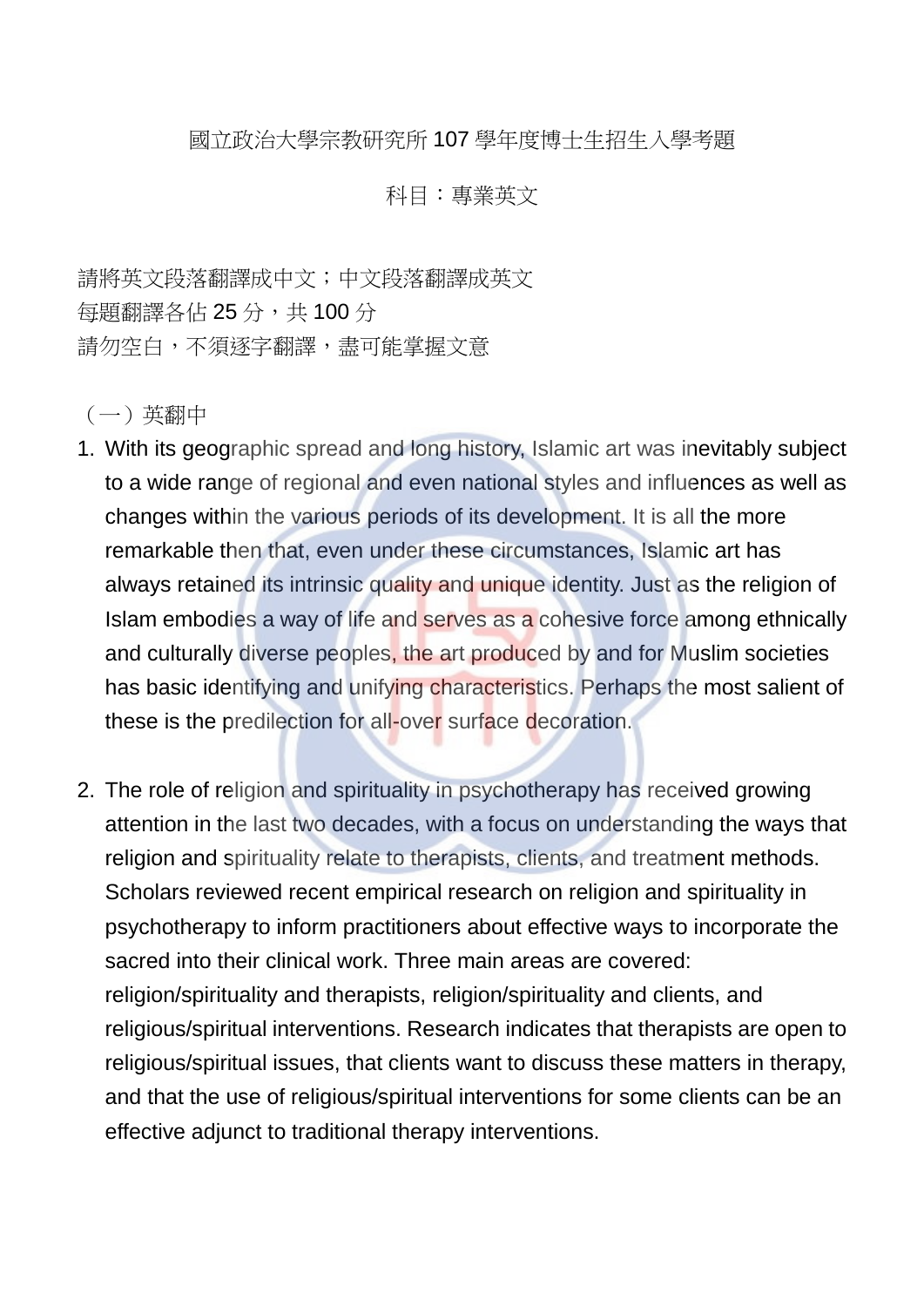(二)中翻英

- 1. 基督教肇端於「虔信」(faith)運動,由耶穌以愛為教導,以踐形於社會為主要 目的,聽聞者翕然風從,集結而成最早的基督宗教小團體。繼後的門徒們在五 旬節(Pentecost)接受聖靈澆灌,產生極大的宣教動力,在羅馬帝國各地傳佈 福音,旋踵之間即建立以愛、犧牲、平等為特徵的宗教社群。這種無階級劃分、 以平信徒為主導力的基督宗教團體,在浸染希臘哲學和羅馬帝國的社會制度後, 逐漸質變為「教理」取向,緊接著轉化成我們今天所熟悉、具有《聖經》、教義、 神職體系、繁冗儀式的制度化基督宗教。
- 2. 二十世紀後半葉是中國宗教史劇烈改變的一個時期,也是中國宗教正式邁向現 代化、全球化的關鍵時期,這方面的中國宗教歷史研究正在起步進行,也是提 供學術界理解現代中國宗教的重要管道。學者已經發現,近當代國家的政教分 立與世俗化、現代化的脈絡之下,並未導致傳統宗教的沒落,反而使寬鬆、具 備包容性的宗教社群獲得發展契機,建構新的神聖共同體,開展宗教流動的多 元能動性。